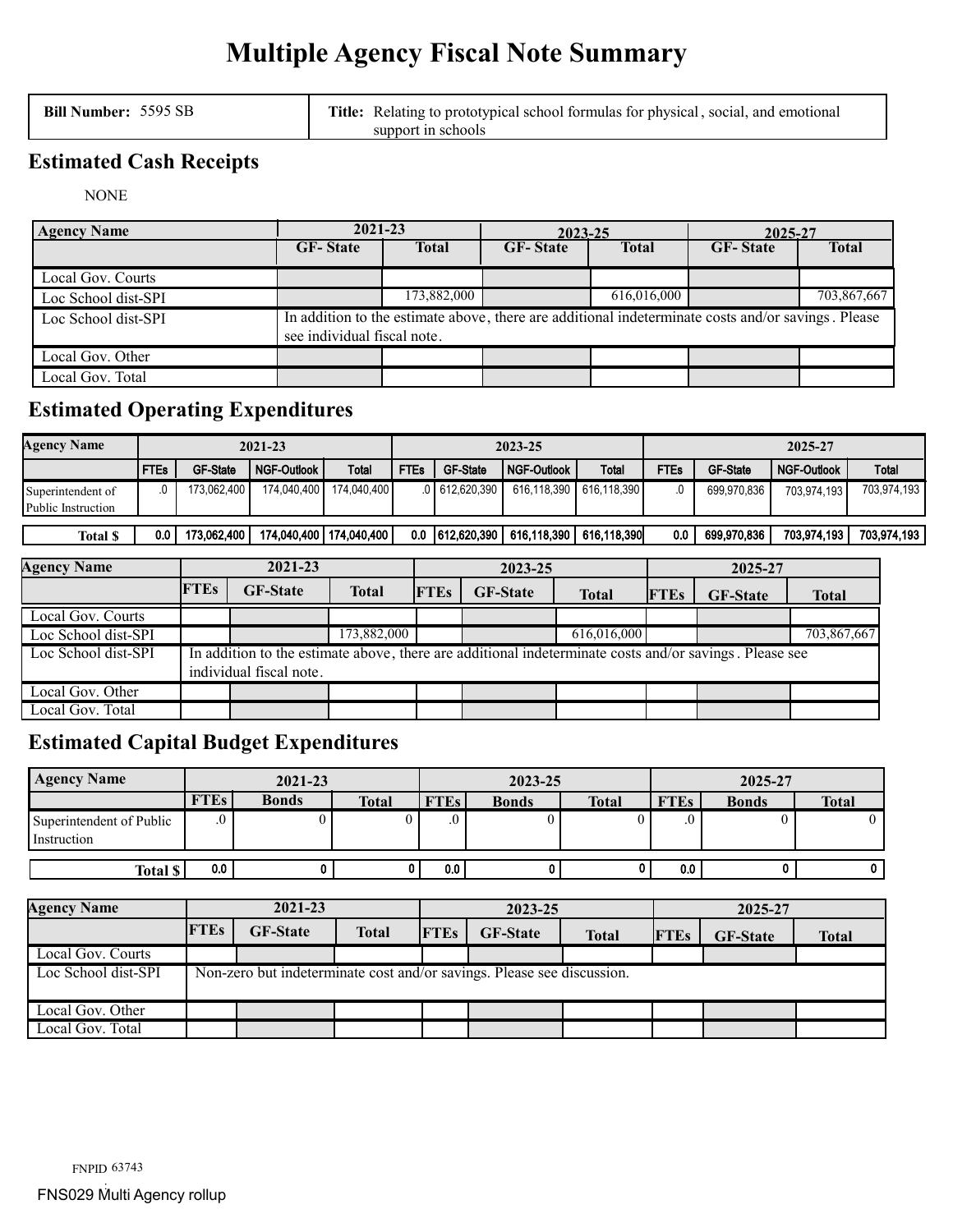NONE

| <b>Prepared by:</b> Val Terre, OFM | <b>Phone:</b>    | Date Published: |
|------------------------------------|------------------|-----------------|
|                                    | $(360)$ 280-3973 | Final           |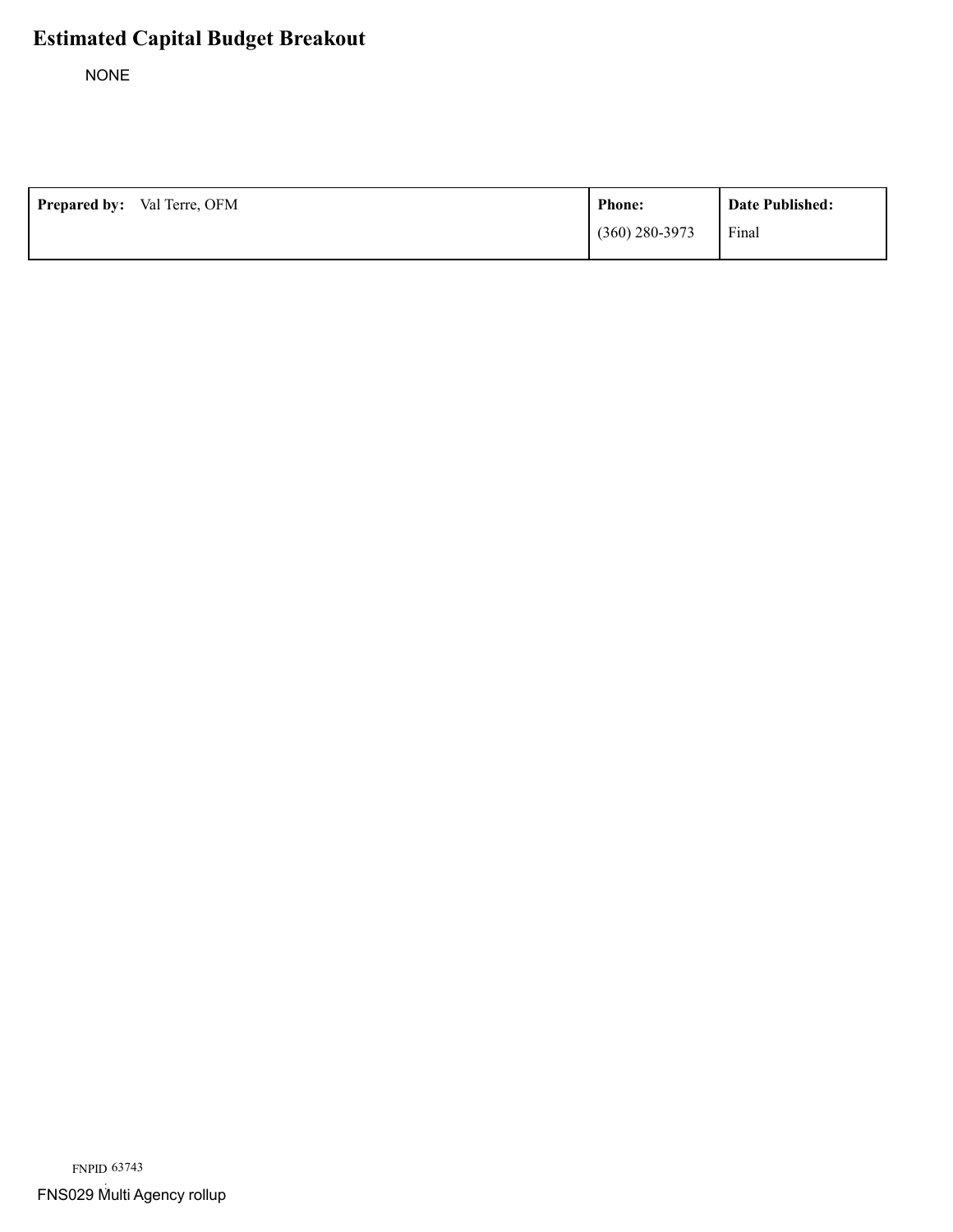# **Individual State Agency Fiscal Note**

| <b>Bill Number:</b><br>5595 SB | Title: | Relating to prototypical school formulas for<br>physical, social, and emotional support in<br>schools | <b>Agency:</b> 350-Superintendent of Public<br>Instruction |
|--------------------------------|--------|-------------------------------------------------------------------------------------------------------|------------------------------------------------------------|
|--------------------------------|--------|-------------------------------------------------------------------------------------------------------|------------------------------------------------------------|

# **Part I: Estimates**

**No Fiscal Impact**

**Estimated Cash Receipts to:**

**NONE** 

## **Estimated Operating Expenditures from:**

|                                 | FY 2022 | FY 2023     | 2021-23     | 2023-25     | 2025-27     |
|---------------------------------|---------|-------------|-------------|-------------|-------------|
| Account                         |         |             |             |             |             |
| $001 - 1$<br>General Fund-State |         | 173,062,400 | 173,062,400 | 612,620,390 | 699,970,836 |
| WA Opportunity Pathways         |         | 978,000     | 978,000     | 3,498,000   | 4,003,357   |
| 7f-1<br>Account-State           |         |             |             |             |             |
| Total \$                        |         | 174,040,400 | 174,040,400 | 616,118,390 | 703,974,193 |

## **Estimated Capital Budget Impact:**

NONE

 *The cash receipts and expenditure estimates on this page represent the most likely fiscal impact . Factors impacting the precision of these estimates , and alternate ranges (if appropriate ), are explained in Part II.* 

Check applicable boxes and follow corresponding instructions:

If fiscal impact is greater than \$50,000 per fiscal year in the current biennium or in subsequent biennia , complete entire fiscal note  $\overline{X}$   $\overline{X}$  form Parts I-V.

If fiscal impact is less than \$50,000 per fiscal year in the current biennium or in subsequent biennia , complete this page only (Part I).

Capital budget impact, complete Part IV.

Requires new rule making, complete Part V.

| Legislative Contact:       | Alex Fairfortune | Phone: 360-786-7416   | Date: $01/05/2022$ |
|----------------------------|------------------|-----------------------|--------------------|
| <b>Agency Preparation:</b> | Michelle Matakas | Phone: 360 725-6019   | Date: $01/19/2022$ |
| Agency Approval:           | TJ Kelly         | Phone: 360 725-6301   | Date: $01/19/2022$ |
| <b>OFM Review:</b>         | Val Terre        | Phone: (360) 280-3973 | Date: $01/19/2022$ |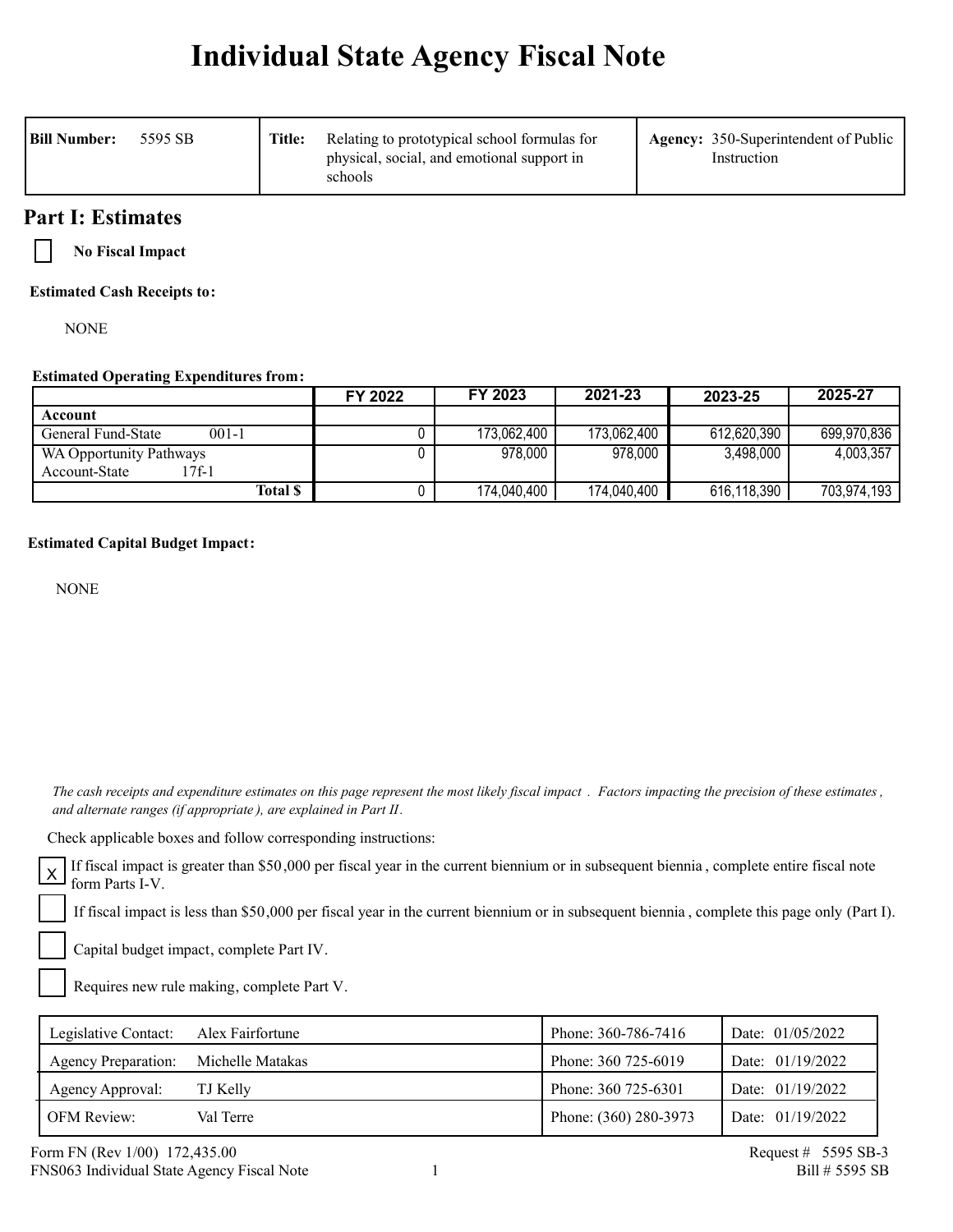# **Part II: Narrative Explanation**

## **II. A - Brief Description Of What The Measure Does That Has Fiscal Impact**

*Briefly describe by section number, the significant provisions of the bill , and any related workload or policy assumptions , that have revenue or expenditure impact on the responding agency .*

Section 1- increases the allocation in the prototypical school funding formula defined in RCW 28a.150.260, effective with the September 1, 2022 to the values shown in table 1 of the attachment. Additionally, the bill requires that funds provided for school nurses, social workers, psychologists, guidance counselors, classified staff providing student and staff safety, and parent involvement coordinators, be used only for salary and benefits for staff employed as physical, social, and emotional support staff.

The allocation provided for school nurses is further increased effective September 1, 2023 to the value shown in table 2 of the attachment.

This section expires September 1, 2024.

Section 2- Further increases the allocation for school nurses to the value shown in table 3 of the attachment. Retains the compliance requirement defined in section 1 as described above.

This section is effective September 1, 2024.

## **II. B - Cash receipts Impact**

*Briefly describe and quantify the cash receipts impact of the legislation on the responding agency , identifying the cash receipts provisions by section number and when appropriate the detail of the revenue sources . Briefly describe the factual basis of the assumptions and the method by which the cash receipts impact is derived. Explain how workload assumptions translate into estimates . Distinguish between one time and ongoing functions .*

none.

## **II. C - Expenditures**

*Briefly describe the agency expenditures necessary to implement this legislation (or savings resulting from this legislation ), identifying by section number the provisions of the legislation that result in the expenditures (or savings ). Briefly describe the factual basis of the assumptions and the method by which the expenditure impact is derived. Explain how workload assumptions translate into cost estimates . Distinguish between one time and ongoing functions .*

State costs are based on the enrollment provided by the caseload forecast model and the changes in the prototypical school funding model as described in sections 1 and 2. Biennium 2025-2027 outyear estimated using an assumed inflation of 2%. See Table 4 of the attachment for estimated state costs.

Section 1 (b) includes a compliance component to funding that will require additional IT programming to existing SAFS systems. Please see attached Table 5 for further detail on expected IT costs.

# **Part III: Expenditure Detail**

## **III. A - Operating Budget Expenditures**

| Account    | Account Title                      | 'Type           | FY 2022 | FY 2023     | 2021-23     | 2023-25     | 2025-27     |
|------------|------------------------------------|-----------------|---------|-------------|-------------|-------------|-------------|
| $ 001 - 1$ | General Fund                       | State           |         | 173,062,400 | 173,062,400 | 612,620,390 | 699,970,836 |
| $17f-1$    | WA Opportunity<br>Pathways Account | <b>State</b>    |         | 978,000     | 978,000     | 3,498,000   | 4,003,357   |
|            |                                    | <b>Total \$</b> |         | 174,040,400 | 174,040,400 | 616,118,390 | 703,974,193 |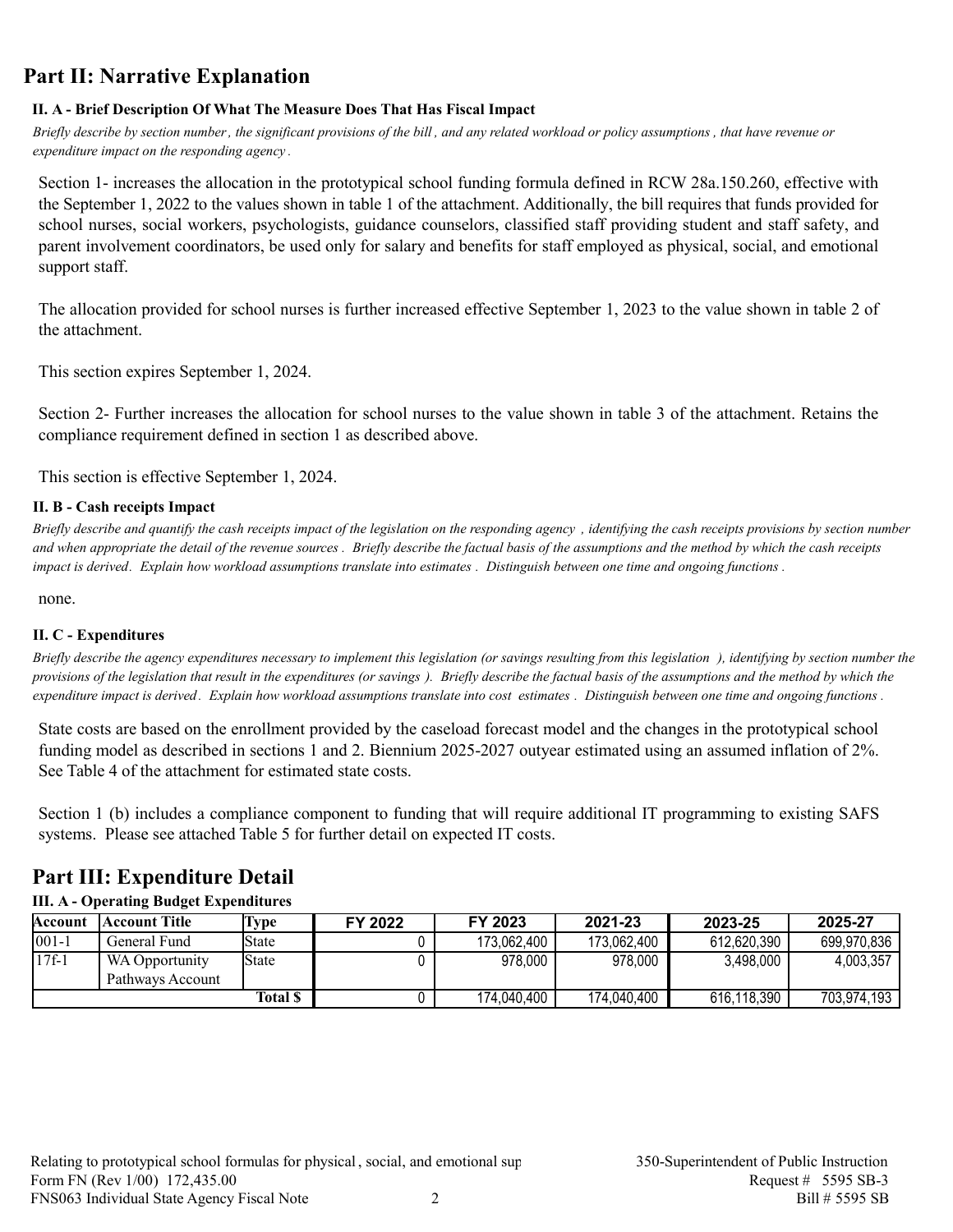#### **III. B - Expenditures by Object Or Purpose**

|                                      | FY 2022 | FY 2023     | 2021-23     | 2023-25     | 2025-27     |
|--------------------------------------|---------|-------------|-------------|-------------|-------------|
| FTE Staff Years                      |         |             |             |             |             |
| A-Salaries and Wages                 |         |             |             |             |             |
| <b>B-Employee Benefits</b>           |         |             |             |             |             |
| C-Professional Service Contracts     |         |             |             |             |             |
| E-Goods and Other Services           |         |             |             |             |             |
| G-Travel                             |         |             |             |             |             |
| J-Capital Outlays                    |         |             |             |             |             |
| M-Inter Agency/Fund Transfers        |         |             |             |             |             |
| N-Grants, Benefits & Client Services |         | 174,040,400 | 174,040,400 | 616,118,390 | 703,974,193 |
| P-Debt Service                       |         |             |             |             |             |
| S-Interagency Reimbursements         |         |             |             |             |             |
| T-Intra-Agency Reimbursements        |         |             |             |             |             |
| $9-$                                 |         |             |             |             |             |
| <b>Total \$</b>                      |         | 174,040,400 | 174,040,400 | 616,118,390 | 703,974,193 |

*Part I and Part IIIA* **III. C - Operating FTE Detail:** *List FTEs by classification and corresponding annual compensation . Totals need to agree with total FTEs in* 

NONE

#### **III. D - Expenditures By Program (optional)**

**NONE** 

# **Part IV: Capital Budget Impact**

- **IV. A Capital Budget Expenditures** NONE
- **IV. B Expenditures by Object Or Purpose**

NONE

## **IV. C - Capital Budget Breakout**

 *Identify acquisition and construction costs not reflected elsewhere on the fiscal note and describe potential financing methods* NONE

**IV. D - Capital FTE Detail:** *List FTEs by classification and corresponding annual compensation . Totals need to agree with total FTEs in Part IVB*

**NONE** 

# **Part V: New Rule Making Required**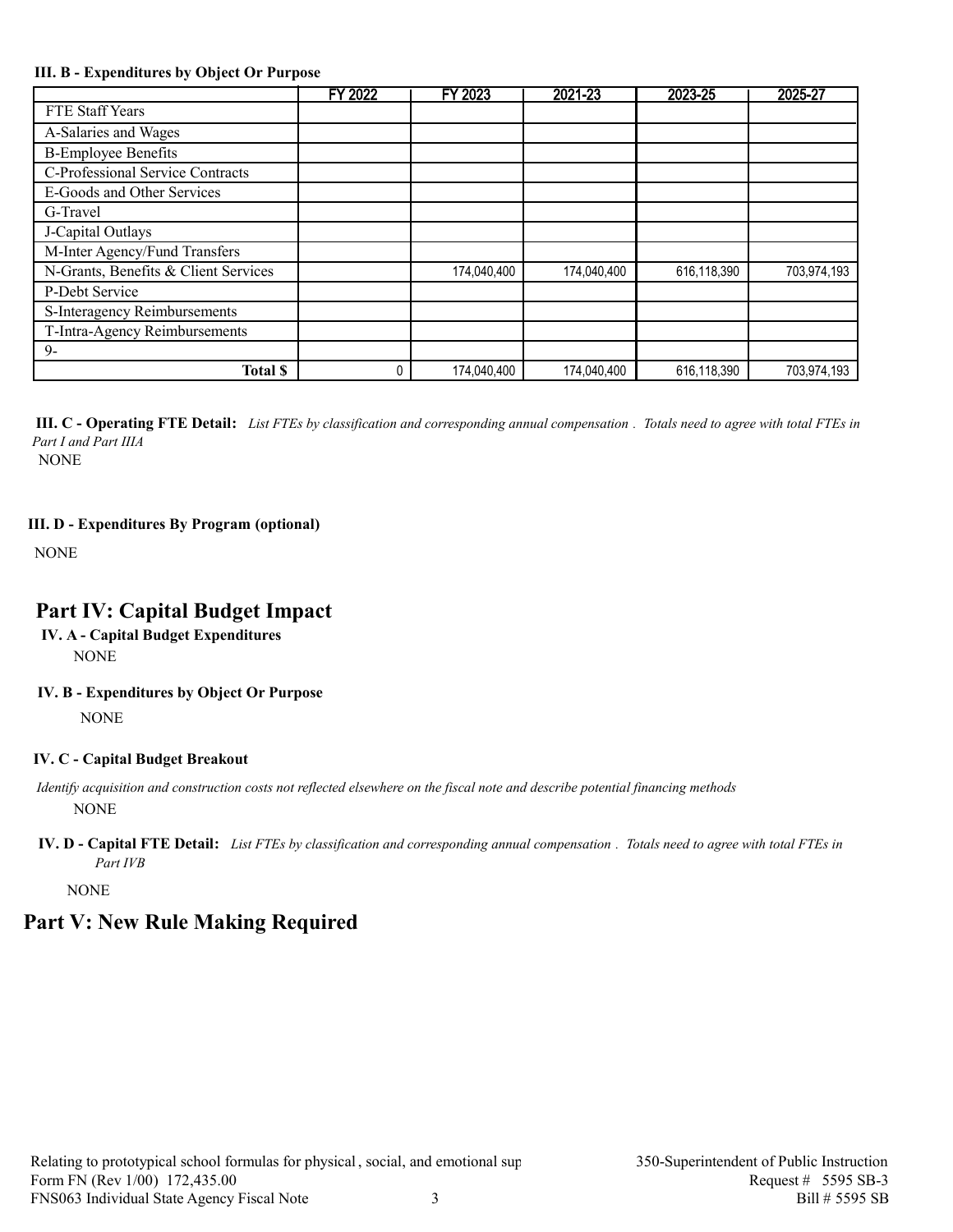#### **SB 5595 Prototypical School Model Changes**

|                      | Table 1: Carlent Law Values Compared to 303333 for 31 LL LS (Section 1) |             |       |            |        |       |  |  |  |  |
|----------------------|-------------------------------------------------------------------------|-------------|-------|------------|--------|-------|--|--|--|--|
|                      |                                                                         | Current Law |       | SY 2022-23 |        |       |  |  |  |  |
| Position             | Elementary                                                              | Middle      | High  | Elementary | Middle | High  |  |  |  |  |
| <b>School Nurses</b> | 0.246                                                                   | 0.336       | 0.339 | 0.076      | 0.060  | 0.096 |  |  |  |  |
| Social Workers       | 0.311                                                                   | 0.088       | 0.127 | 0.042      | 0.006  | 0.015 |  |  |  |  |
| Psychologists        | 0.104                                                                   | 0.024       | 0.049 | 0.017      | 0.002  | 0.007 |  |  |  |  |
| Guidance Counselors  | 0.993                                                                   | 1.716       | 3.039 | 0.493      | 1.216  | 2.539 |  |  |  |  |

#### **Table 1: Current Law Values Compared to SB5595 for SY 22‐23 (Section 1)**

#### **Table 2: School Nurse Allocation for SY 23‐24 (Section 1)**

|                      |            | SY 2023-24 |       |
|----------------------|------------|------------|-------|
| <b>Position</b>      | Elementary | Middle     | High  |
| <b>School Nurses</b> | 0.170      | 0.276      | 0.243 |
|                      |            |            |       |

|                      |            | <b>Current Law</b> |       |
|----------------------|------------|--------------------|-------|
| Position             | Elementary | Middle             | High  |
| <b>School Nurses</b> | 0.585      | 0.888              | 0.824 |

| Table 4: SB 5595 Fiscal Impacts Student Support Staffing |                          |             |             |                |             |                |
|----------------------------------------------------------|--------------------------|-------------|-------------|----------------|-------------|----------------|
|                                                          | FY 2022                  | FY 2023     | FY 2024     | <b>FY 2025</b> | FY 2026     | <b>FY 2027</b> |
| <b>General Fund - Nurses</b>                             |                          | 172,904,000 | 272,844,000 | 339,674,000    | 346,467,480 | 353,396,830    |
| <b>General Fund - IT Costs</b>                           |                          | 158,400     | 50,688      | 51,702         | 52,736      | 53,791         |
| Opp Path - Nurses                                        | $\overline{\phantom{a}}$ | 978.000     | 1,555,000   | 1,943,000      | 1,981,860   | 2,021,497      |
| <b>Total Fiscal Yearl</b>                                |                          | 174,040,400 | 274,449,688 | 341,668,702    | 348,502,076 | 355,472,117    |
| 2021-2023                                                |                          |             | 2023-2025   |                | 2025-2027   |                |
| Total Biennium l                                         | 174,040,400              |             | 616,118,390 |                | 703,974,193 |                |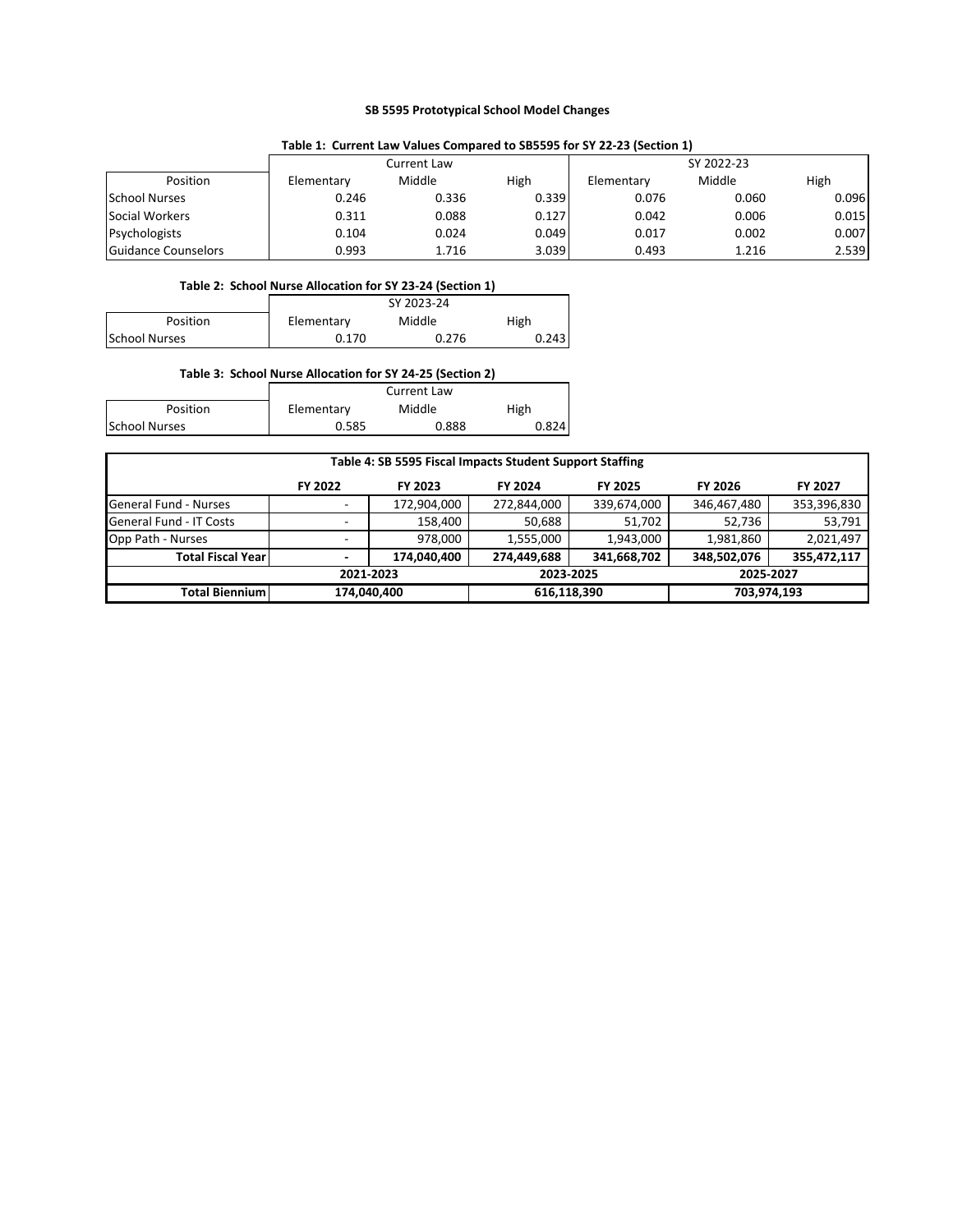|                                    |                        | Development, Implementation and Maintenance for SB5595 (2022) |               |           |
|------------------------------------|------------------------|---------------------------------------------------------------|---------------|-----------|
| <b>One-Time Costs</b>              | <b>Effort Estimate</b> | <b>Description</b>                                            | Cost          | Rate      |
| <b>Project Management</b>          | 0                      | <b>Project Management</b>                                     | \$            | \$<br>110 |
| Requirements                       | 255                    | BA / Data Analysis                                            | \$<br>35,063  |           |
| Development                        | 510                    | <b>Technical Development</b>                                  | \$<br>70,125  |           |
| Testing                            | 255                    | BA / Customer Support                                         | \$<br>35,063  |           |
| Implementation                     | 30                     | New Customers / Roles or Data                                 | \$<br>4,125   |           |
| Data Analysis                      | 102                    | Data Analysis                                                 | \$<br>14,025  |           |
| <b>Implementation Cost</b>         | 1152                   |                                                               | \$<br>158,400 |           |
|                                    |                        |                                                               |               |           |
| <b>Ongoing (Maintenance) Costs</b> | <b>Effort Estimate</b> | <b>Description</b>                                            |               |           |
| <b>Product Management</b>          | 204                    | Requirements / Coordination                                   | \$<br>22,440  |           |
| Maintenance                        | 204                    | Development                                                   | \$<br>22,440  |           |
| <b>Consumer Support</b>            | 12                     | Support                                                       | \$<br>1,320   |           |
| Data Analysis                      | 41                     | Data Analysis                                                 | \$<br>4,488   |           |
| <b>Annual Cost</b>                 | 461                    |                                                               | \$<br>50,688  |           |
| <b>SAFS System Impacted</b>        | <b>Estimated Hours</b> |                                                               |               |           |
| Apportionment                      | 120                    |                                                               |               |           |
| F203 - projection pymt system      | 120                    |                                                               |               |           |
| S275 - staffing                    | 20                     |                                                               |               |           |
| F195 - budgeting                   | 120                    |                                                               |               |           |
| F200 - budget extensions           | 10                     |                                                               |               |           |
| F196 - fiscal reporting            | 120                    |                                                               |               |           |
| <b>Total Programing Hours</b>      | 510                    |                                                               |               |           |

**Table 5: IT Cost Estimate**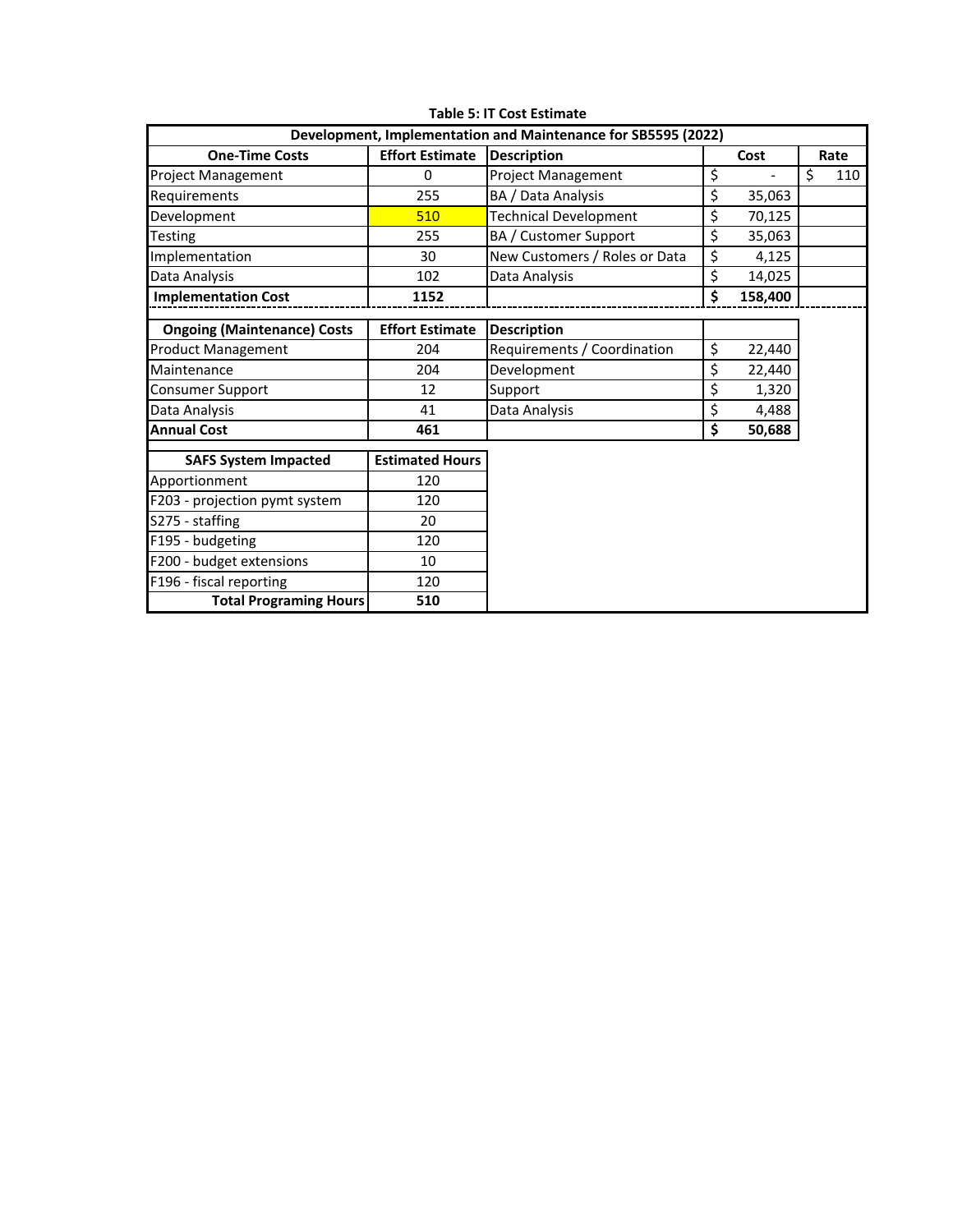# **Individual State Agency Fiscal Note**

| <b>Bill Number:</b><br>5595 SB | Title: | Relating to prototypical school formulas for<br>physical, social, and emotional support in<br>schools | <b>Agency:</b> SDF-School District Fiscal<br>Note - SPI |
|--------------------------------|--------|-------------------------------------------------------------------------------------------------------|---------------------------------------------------------|
|--------------------------------|--------|-------------------------------------------------------------------------------------------------------|---------------------------------------------------------|

# **Part I: Estimates**

**No Fiscal Impact**

## **Estimated Cash Receipts to:**

| <b>ACCOUNT</b>                                                                                                      | FY 2022 | FY 2023     | 2021-23     | 2023-25     | 2025-27     |
|---------------------------------------------------------------------------------------------------------------------|---------|-------------|-------------|-------------|-------------|
| school district local-Private/Local                                                                                 |         | 173.882.000 | 173.882.000 | 616.016.000 | 703.867.667 |
| $new-7$                                                                                                             |         |             |             |             |             |
| Total \$                                                                                                            |         | 173.882.000 | 173.882.000 | 616.016.000 | 703.867.667 |
| In addition to the estimates above, there are additional indeterminate costs and/or savings. Please see discussion. |         |             |             |             |             |

**Estimated Operating Expenditures from:**

|                                                                                                                     | FY 2022 | FY 2023     | 2021-23     | 2023-25     | 2025-27     |  |
|---------------------------------------------------------------------------------------------------------------------|---------|-------------|-------------|-------------|-------------|--|
| Account                                                                                                             |         |             |             |             |             |  |
| school district local-Private/Local                                                                                 |         | 173,882,000 | 173,882,000 | 616,016,000 | 703,867,667 |  |
| NEW-7                                                                                                               |         |             |             |             |             |  |
| <b>Total S</b>                                                                                                      |         | 173,882,000 | 173,882,000 | 616,016,000 | 703,867,667 |  |
| In addition to the estimates above, there are additional indeterminate costs and/or savings. Please see discussion. |         |             |             |             |             |  |

## **Estimated Capital Budget Impact:**

NONE

 *The cash receipts and expenditure estimates on this page represent the most likely fiscal impact . Factors impacting the precision of these estimates , and alternate ranges (if appropriate ), are explained in Part II.* 

Check applicable boxes and follow corresponding instructions:

If fiscal impact is greater than \$50,000 per fiscal year in the current biennium or in subsequent biennia , complete entire fiscal note  $X$   $\Gamma$  is used impact<br>form Parts I-V.

If fiscal impact is less than \$50,000 per fiscal year in the current biennium or in subsequent biennia , complete this page only (Part I).

Capital budget impact, complete Part IV.

Requires new rule making, complete Part V.

| Legislative Contact:       | Alex Fairfortune | Phone: 360-786-7416   | Date: 01/05/2022   |
|----------------------------|------------------|-----------------------|--------------------|
| <b>Agency Preparation:</b> | Michelle Matakas | Phone: 360 725-6019   | Date: $01/19/2022$ |
| Agency Approval:           | TJ Kelly         | Phone: (360) 725-6301 | Date: 01/19/2022   |
| <b>OFM Review:</b>         | Val Terre        | Phone: (360) 280-3973 | Date: 01/19/2022   |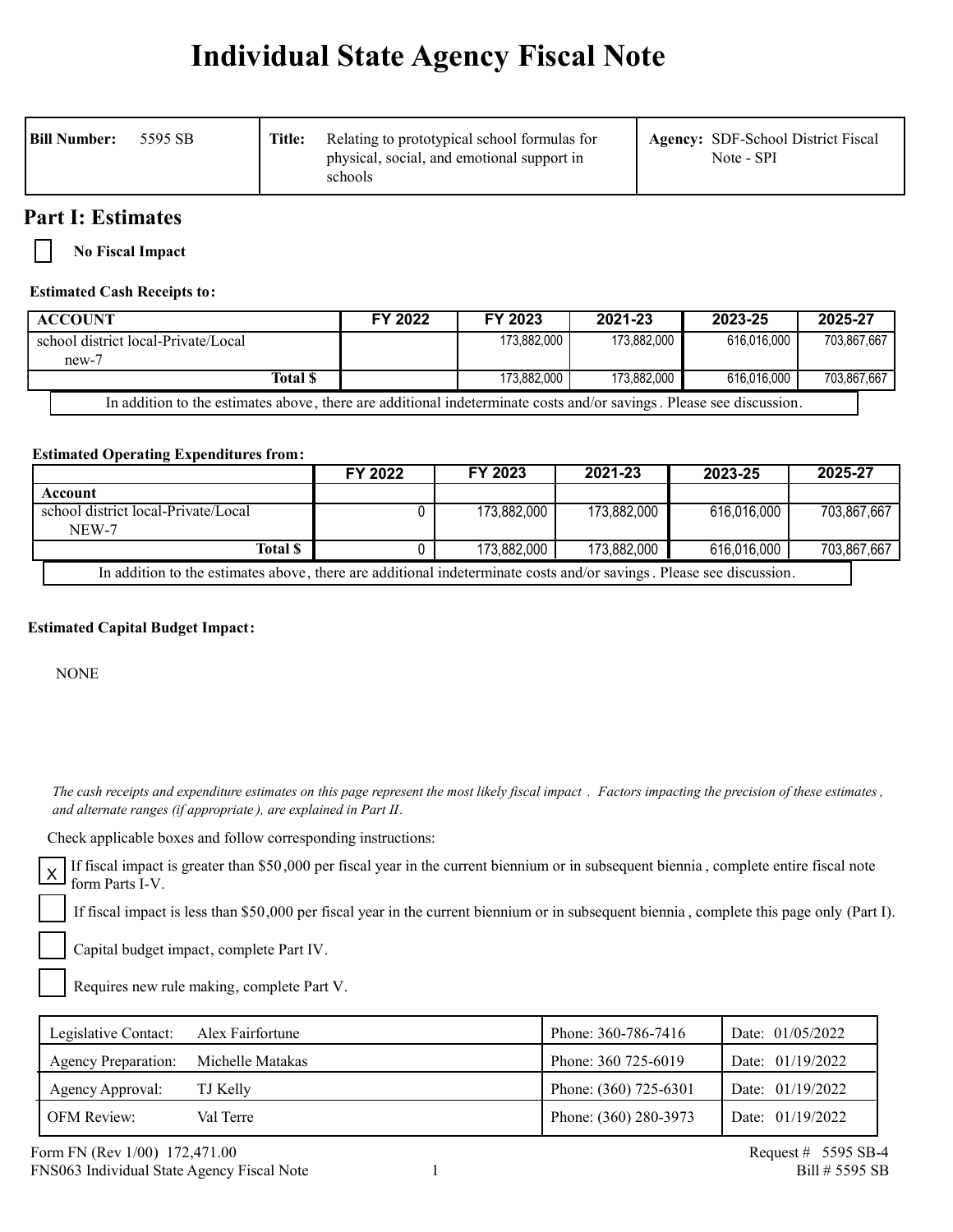# **Part II: Narrative Explanation**

## **II. A - Brief Description Of What The Measure Does That Has Fiscal Impact**

*Briefly describe by section number, the significant provisions of the bill , and any related workload or policy assumptions , that have revenue or expenditure impact on the responding agency .*

See state note for fiscal impact narrative.

## **II. B - Cash receipts Impact**

*Briefly describe and quantify the cash receipts impact of the legislation on the responding agency , identifying the cash receipts provisions by section number and when appropriate the detail of the revenue sources . Briefly describe the factual basis of the assumptions and the method by which the cash receipts impact is derived. Explain how workload assumptions translate into estimates . Distinguish between one time and ongoing functions .*

District revenues will equal state costs, less IT systems costs (see state fiscal note). Indeterminate due to the compliance factor in section 1(b) of the bill. It is unknown if districts will chose or be able to hire to reach the full capacity of the bill to reach compliance.

## **II. C - Expenditures**

*Briefly describe the agency expenditures necessary to implement this legislation (or savings resulting from this legislation ), identifying by section number the provisions of the legislation that result in the expenditures (or savings ). Briefly describe the factual basis of the assumptions and the method by which the expenditure impact is derived. Explain how workload assumptions translate into cost estimates . Distinguish between one time and ongoing functions .*

District expenditures will equal state revenues (see state fiscal note). Indeterminate due to the compliance factor in section 1(b) of the bill. It is unknown if districts will choose or be able to hire to reach full capacity of the bill to reach compliance.

# **Part III: Expenditure Detail**

## **III. A - Operating Budget Expenditures**

| Account | Account Title         | Lvpe               | FY 2022 | FY 2023     | 2021-23     | 2023-25     | 2025-27     |
|---------|-----------------------|--------------------|---------|-------------|-------------|-------------|-------------|
| NEW-7   | school district local | Private/Lo<br>lcal |         | 173,882,000 | 173,882,000 | 616,016,000 | 703,867,667 |
|         |                       | <b>Total \$</b>    |         | 173,882,000 | 173,882,000 | 616,016,000 | 703,867,667 |
|         |                       |                    |         |             |             |             |             |

In addition to the estimates above, there are additional indeterminate costs and/or savings. Please see discussion.

## **III. B - Expenditures by Object Or Purpose**

|                                      | FY 2022 | FY 2023     | 2021-23     | 2023-25     | 2025-27     |
|--------------------------------------|---------|-------------|-------------|-------------|-------------|
| FTE Staff Years                      |         |             |             |             |             |
| A-Salaries and Wages                 |         |             |             |             |             |
| <b>B-Employee Benefits</b>           |         |             |             |             |             |
| C-Professional Service Contracts     |         |             |             |             |             |
| E-Goods and Other Services           |         |             |             |             |             |
| G-Travel                             |         |             |             |             |             |
| J-Capital Outlays                    |         |             |             |             |             |
| M-Inter Agency/Fund Transfers        |         |             |             |             |             |
| N-Grants, Benefits & Client Services |         | 173,882,000 | 173,882,000 | 616,016,000 | 703,867,667 |
| P-Debt Service                       |         |             |             |             |             |
| S-Interagency Reimbursements         |         |             |             |             |             |
| T-Intra-Agency Reimbursements        |         |             |             |             |             |
| $9-$                                 |         |             |             |             |             |
| <b>Total S</b>                       |         | 173,882,000 | 173,882,000 | 616,016,000 | 703,867,667 |

*Part I and Part IIIA* **III. C - Operating FTE Detail:** *List FTEs by classification and corresponding annual compensation . Totals need to agree with total FTEs in* 

NONE